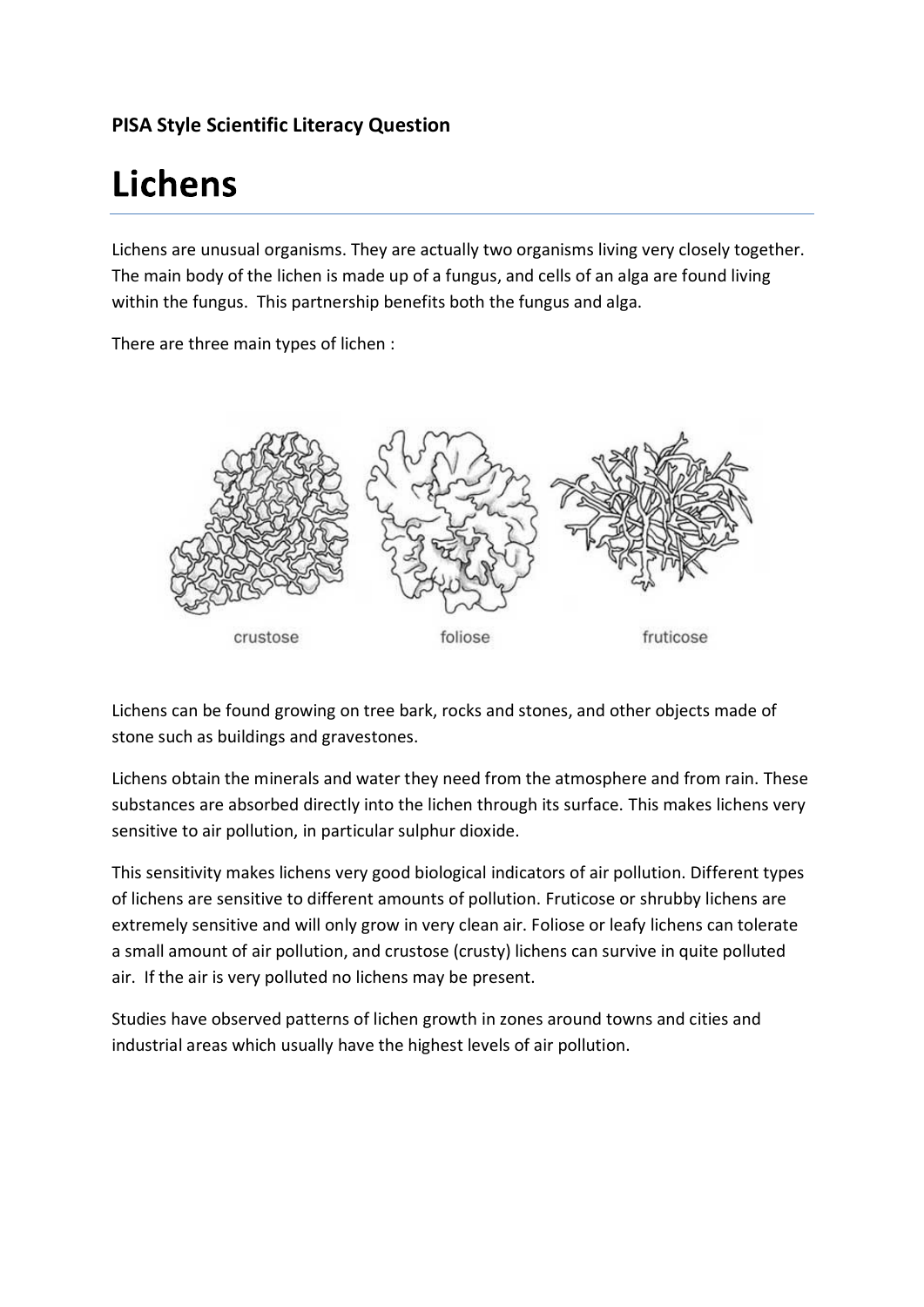## **Question 1 : LICHENS**

Shrubby and leafy lichens are not usually seen in areas where there are high levels of air pollution. Which is the most scientific explanation for this according to the information given in the passage?

A Shrubby lichens are bigger so they stand out against the grey colours in industrial areas and can be eaten by predators

B There are fewer trees for lichens to grow on in industrial areas

C Shrubby lichens have a larger surface area so they absorb more sulphur dioxide pollution from the air which prevents them from growing

D People clean the lichens off their stonework in towns and cities

## **Question 2 : LICHENS**

Students from Ysgol Gyfun Cwm Gwyrdd have been asked to investigate the link between lichen growth and air pollution. They decide to survey the types of lichens growing in their town. Which method will give them the best results?

A Survey the types of lichens found in the town centre, and in the countryside 5km outside the town

B Survey the types of lichens found in the town centre, and 1km, 2km, 3km, 4km and 5km from the town centre.

C Survey the types of lichens in the town centre only

D Survey the types of lichens found in the countryside only

## **Question 3 : LICHENS**

The town centre of Cwm Gwyrdd experiences very high levels of sulphur dioxide pollution from vehicles during the rush hours.

Circle 'yes' or 'no' to the statements in the table below.

| Types of lichens that will be found in the town centre of Cwm Gwyrdd | Yes or No?    |
|----------------------------------------------------------------------|---------------|
| Crustose (crusty) lichens                                            | Yes / No      |
| Foliose (leafy) lichens                                              | Yes / No      |
| Fruticose (shrubby) lichens                                          | Yes $/$<br>No |
| No lichens present at all                                            | Yes<br>No     |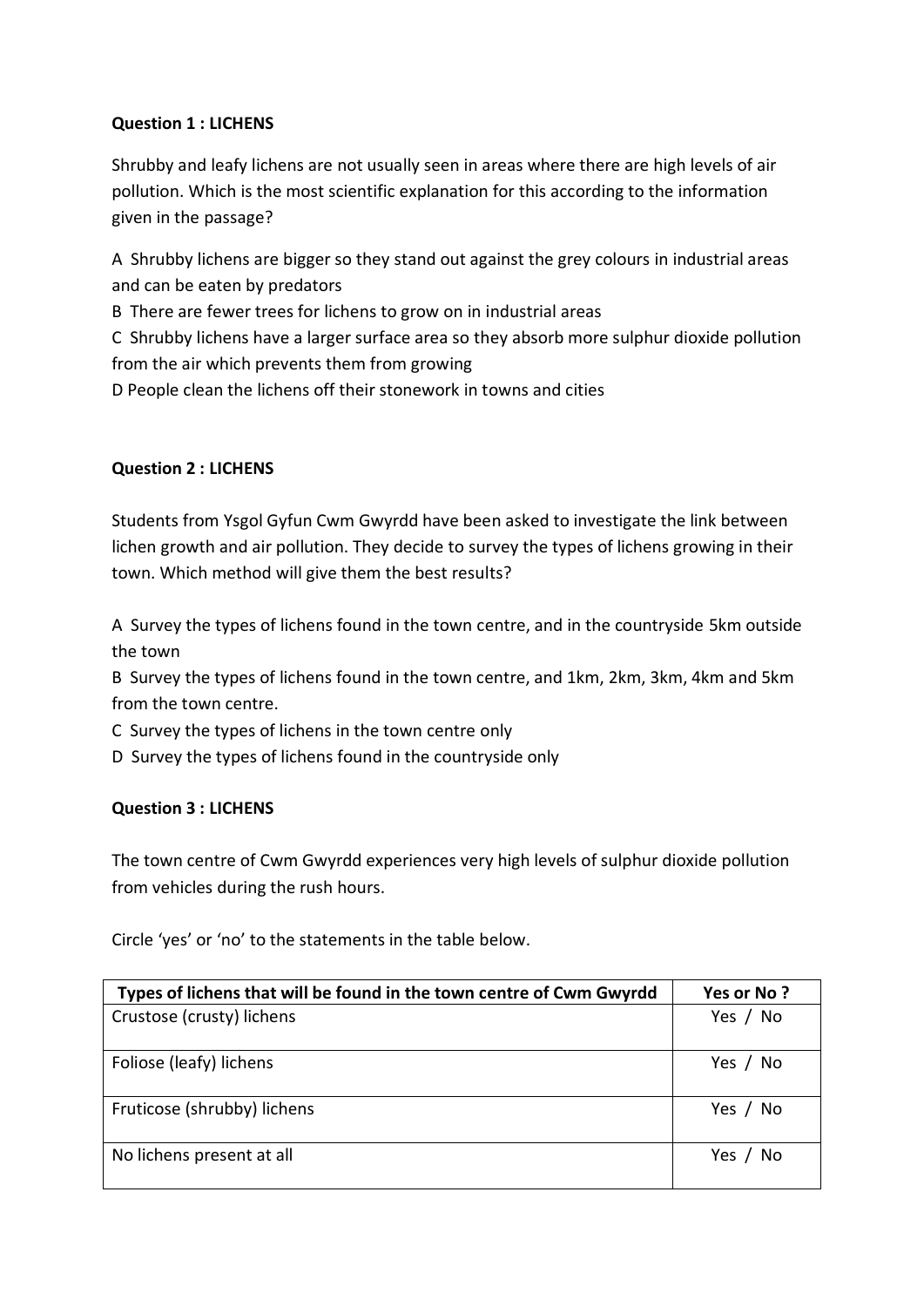#### **Question 4 : LICHENS**

There is a large industrial estate on the edge of the town of Cwm Gwyrdd. What pattern do you think the students will see in the results of their survey ?

Pattern and the set of the set of the set of the set of the set of the set of the set of the set of the set of the set of the set of the set of the set of the set of the set of the set of the set of the set of the set of t

\_\_\_\_\_\_\_\_\_\_\_\_\_\_\_\_\_\_\_\_\_\_\_\_\_\_\_\_\_\_\_\_\_\_\_\_\_\_\_\_\_\_\_\_\_\_\_\_\_\_\_\_\_\_\_\_\_\_\_\_\_\_\_\_\_\_\_\_\_\_\_\_\_\_\_

\_\_\_\_\_\_\_\_\_\_\_\_\_\_\_\_\_\_\_\_\_\_\_\_\_\_\_\_\_\_\_\_\_\_\_\_\_\_\_\_\_\_\_\_\_\_\_\_\_\_\_\_\_\_\_\_\_\_\_\_\_\_\_\_\_\_\_\_\_\_\_\_\_\_\_ \_\_\_\_\_\_\_\_\_\_\_\_\_\_\_\_\_\_\_\_\_\_\_\_\_\_\_\_\_\_\_\_\_\_\_\_\_\_\_\_\_\_\_\_\_\_\_\_\_\_\_\_\_\_\_\_\_\_\_\_\_\_\_\_\_\_\_\_\_\_\_\_\_\_\_

Explanation \_\_\_\_\_\_\_\_\_\_\_\_\_\_\_\_\_\_\_\_\_\_\_\_\_\_\_\_\_\_\_\_\_\_\_\_\_\_\_\_\_\_\_\_\_\_\_\_\_\_\_\_\_\_\_\_\_\_\_\_\_\_\_\_\_

#### **Question 5 : LICHENS**

Studies have shown that pollution levels in towns and cities have reduced over the last 30 years.

Give two possible explanations for this.

Explanation 1 \_\_\_\_\_\_\_\_\_\_\_\_\_\_\_\_\_\_\_\_\_\_\_\_\_\_\_\_\_\_\_\_\_\_\_\_\_\_\_\_\_\_\_\_\_\_\_\_\_\_\_\_\_\_\_\_\_\_\_\_\_\_\_\_\_\_\_\_\_\_\_\_\_\_\_

\_\_\_\_\_\_\_\_\_\_\_\_\_\_\_\_\_\_\_\_\_\_\_\_\_\_\_\_\_\_\_\_\_\_\_\_\_\_\_\_\_\_\_\_\_\_\_\_\_\_\_\_\_\_\_\_\_\_\_\_\_\_\_\_\_\_\_\_\_\_\_\_\_\_\_

Explanation 2 and the set of the set of the set of the set of the set of the set of the set of the set of the set of the set of the set of the set of the set of the set of the set of the set of the set of the set of the se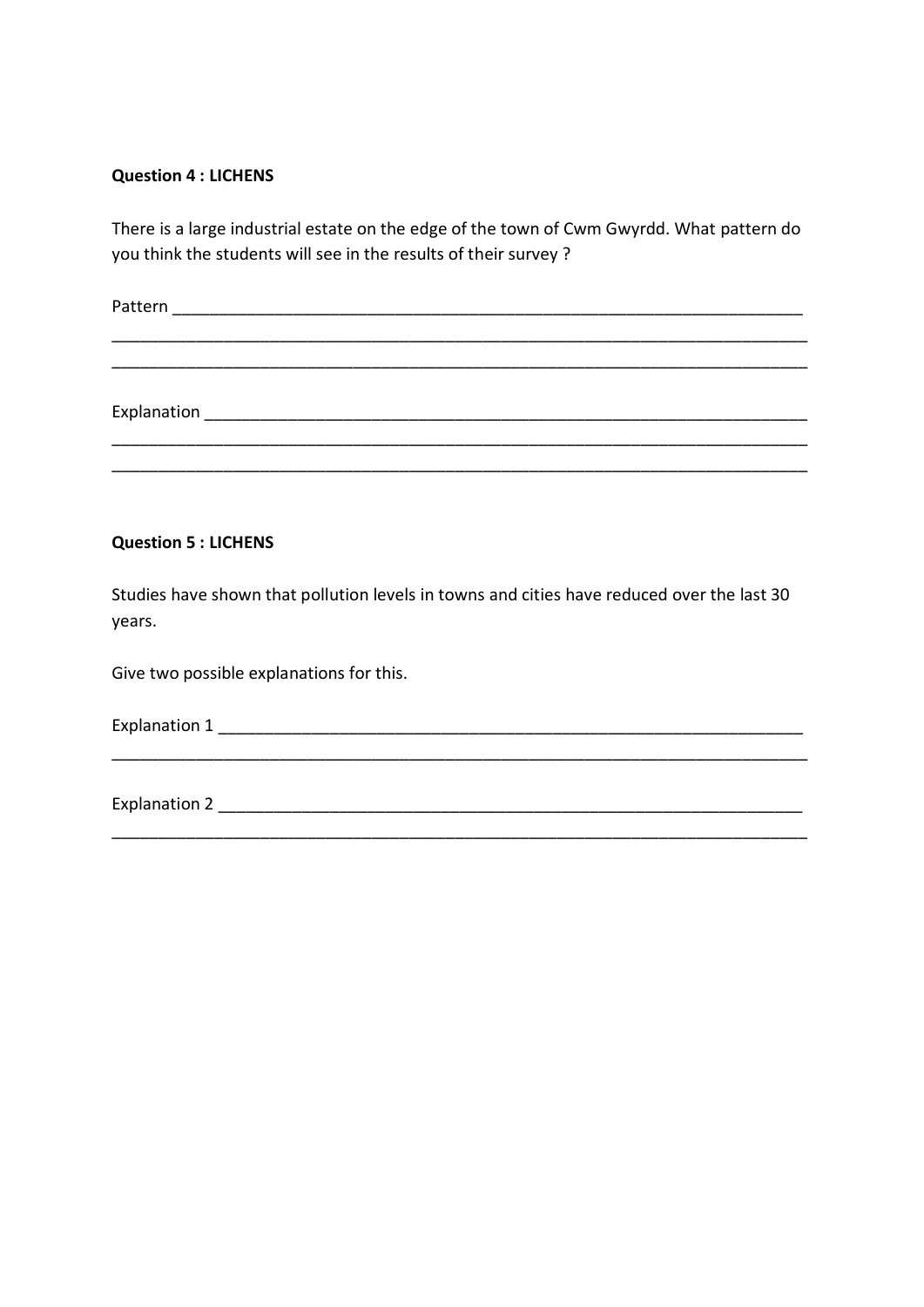#### **SCORING : LICHENS**

#### **Question 1 : Lichens**

#### *Full credit :*

C Shrubby lichens have a larger surface area so they absorb more sulphur dioxide pollution which prevents them from growing

#### *No credit :*

Other responses

Missing

#### **Narrative**

This question asks students to base their choice on information from the passage, so statements that cannot be supported by information in the passage will not be correct.

Shrubby lichens are bigger than other types of lichens and so they may be more visible, but the passage does not mention anything about predators, so this statement is not correct.

There may be fewer trees which might affect the numbers of lichens, but there is no reference to numbers of trees in the passage, and there is a better, more scientific explanation in the list.

The larger surface area of the shrubby lichen is the most scientific explanation for its distribution. The larger the surface area, the greater the amount of sulphur dioxide will be absorbed. Sulphur dioxide is known to damage the lichen and stop it from growing. As a result, shrubby lichens with a large surface area are unlikely to be found in areas which have high levels of sulphur dioxide pollution.

People may well clean lichens from buildings and other stonework in urban areas, but the question asks for a scientific explanation. Explanation C is the most scientific of the explanations. There is no reference in the passage to people cleaning stonework either.

| <b>Framework Categories</b> | 2015 Framework                      |
|-----------------------------|-------------------------------------|
| <b>Knowledge Type</b>       | Knowledge of the content of science |
| Competency                  | Explain phenomena scientifically    |
| Context                     | Environmental quality - global      |
| <b>Cognitive demand</b>     | Low / medium                        |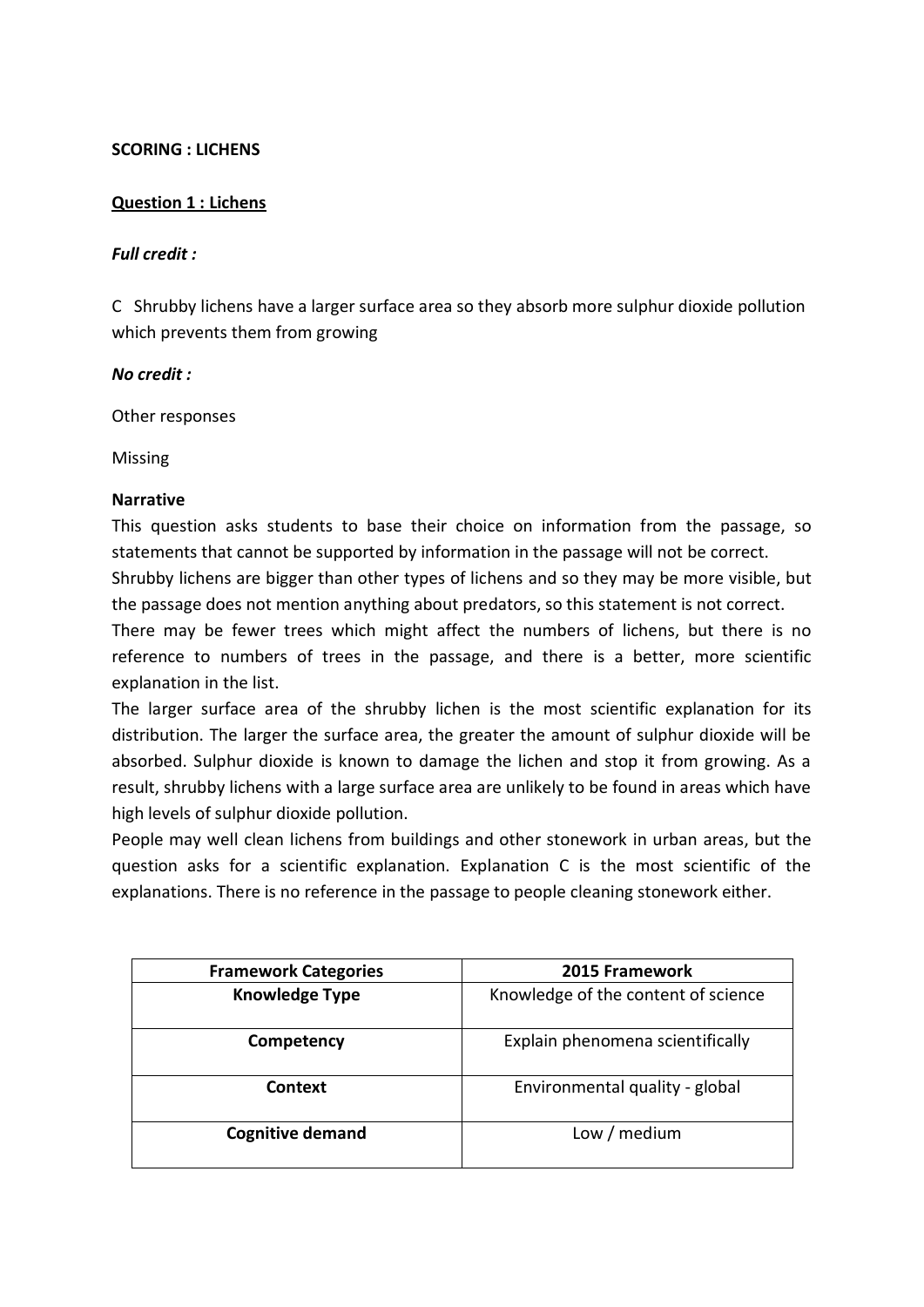## **Question 2 : Lichens**

## *Full credit :*

B Survey the types of lichens found in the town centre and 1km, 2km, 3km, 4km, and 5km from the town centre

## *No credit :*

Other responses

Missing

## **Narrative**

This question focusses on the most scientific method for collecting results in a survey.

Suggestion A is a suitable method, but will only provide 2 sets of results. Students will be able to make a comparison between the two sets of results to draw conclusions, but they will not really be able to find a pattern in the distribution.

B is the best method as it collects a number of sets of results along a transect and will allow the students to make comparisons between the different areas that are sampled and to see any patterns in the distribution.

Methods C and D are not suitable for the survey as they do not allow for any comparison. These methods may allow students to see whether there are lots of lichens or few lichens in a particular area, but it will not tell them whether this is more or less than is found elsewhere. They will not be able to look for patterns either.

| <b>Framework Categories</b> | 2015 Framework                         |
|-----------------------------|----------------------------------------|
| <b>Knowledge Type</b>       | Procedural                             |
| Competency                  | Evaluate and design scientific enquiry |
| <b>Context</b>              | Environmental quality - global         |
| <b>Cognitive demand</b>     | Medium                                 |

## **Question 3 : Lichens**

## *Full credit :*

No, No, No, Yes in that order

## *No credit :*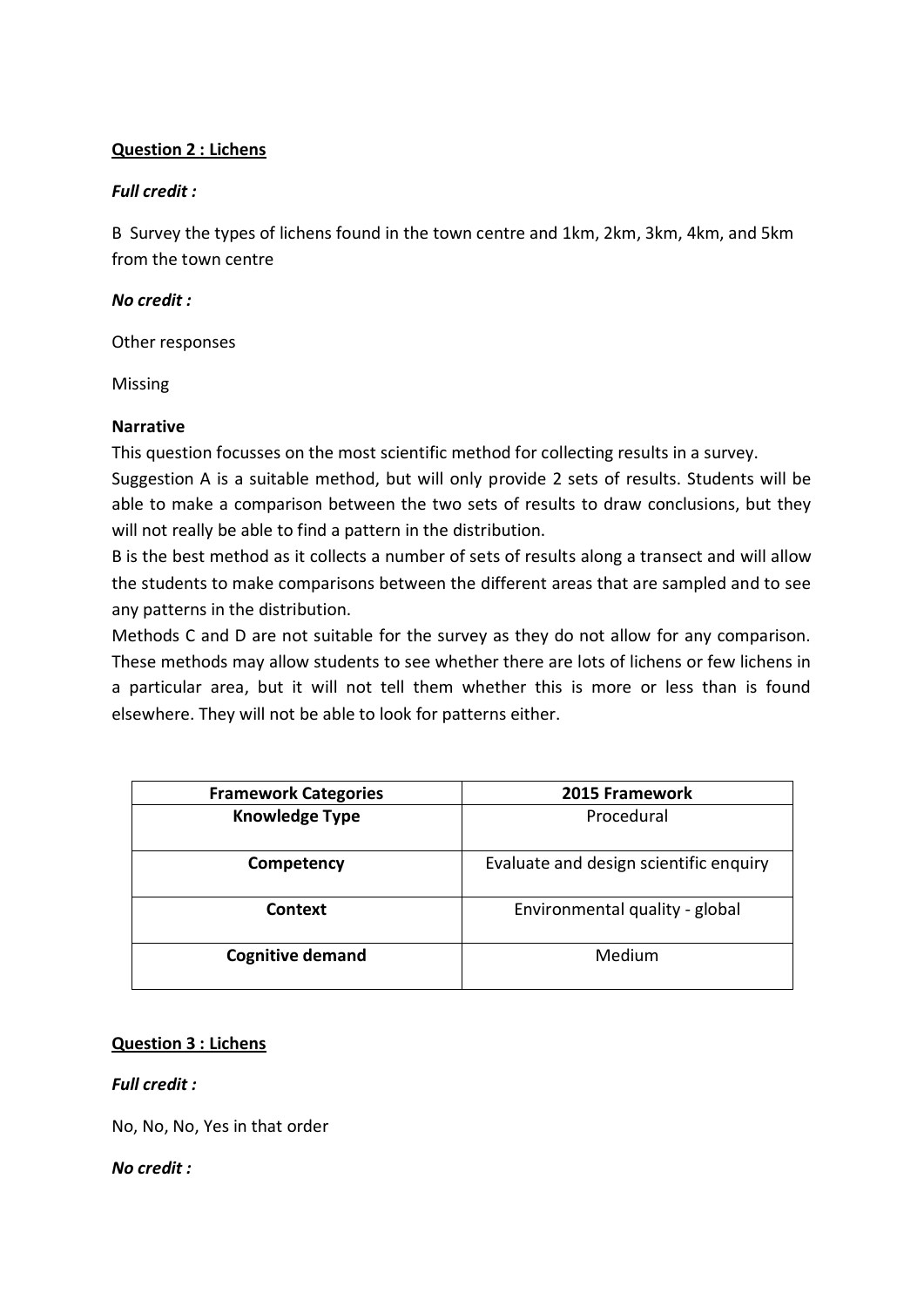Other responses

Missing

## **Narrative**

There will be no crustose lichens in the town centre. Even though they are the most tolerant type of lichen to air pollution, even these lichens are not able to survive in very heavily polluted areas.

There will not be any foliose lichens. These are even less tolerant to sulphur dioxide pollution than crusiose lichens. They can tolerate a small amount of air pollution, but not the amount that would be present in an area with very heavy traffic.

Fruticose lichens are the most sensitive / least tolerant to air pollution. They cannot survive in even a small amount of air pollution. These lichens would not be able to survive in an area which would be heavily polluted by traffic.

Studies have shown that none of the types of lichens are able to survive in areas with high levels of pollution. The most likely answer is that no lichens would be present in a heavily polluted town centre.

| <b>Framework Categories</b> | 2015 Framework                      |
|-----------------------------|-------------------------------------|
| <b>Knowledge Type</b>       | Knowledge of the content of science |
| Competency                  | Explain phenomena scientifically    |
| <b>Context</b>              | Environmental quality - global      |
| <b>Cognitive demand</b>     | Low / medium                        |

## **Question 4 : Lichens**

## **Pattern**

## *Full credit:*

Few or no lichens in town centre, then numbers increase as you go out from the town centre but decrease again as you approach the industrial area.

Few or no lichens in town centre, then see crusty lichens, then leafy lichens and then shrubby lichens as you go out from the town centre, see crusty lichens only, or no lichens again around the industrial area.

## *Partial credit :*

No lichens in the town centre, more lichens as you go further out of the town centre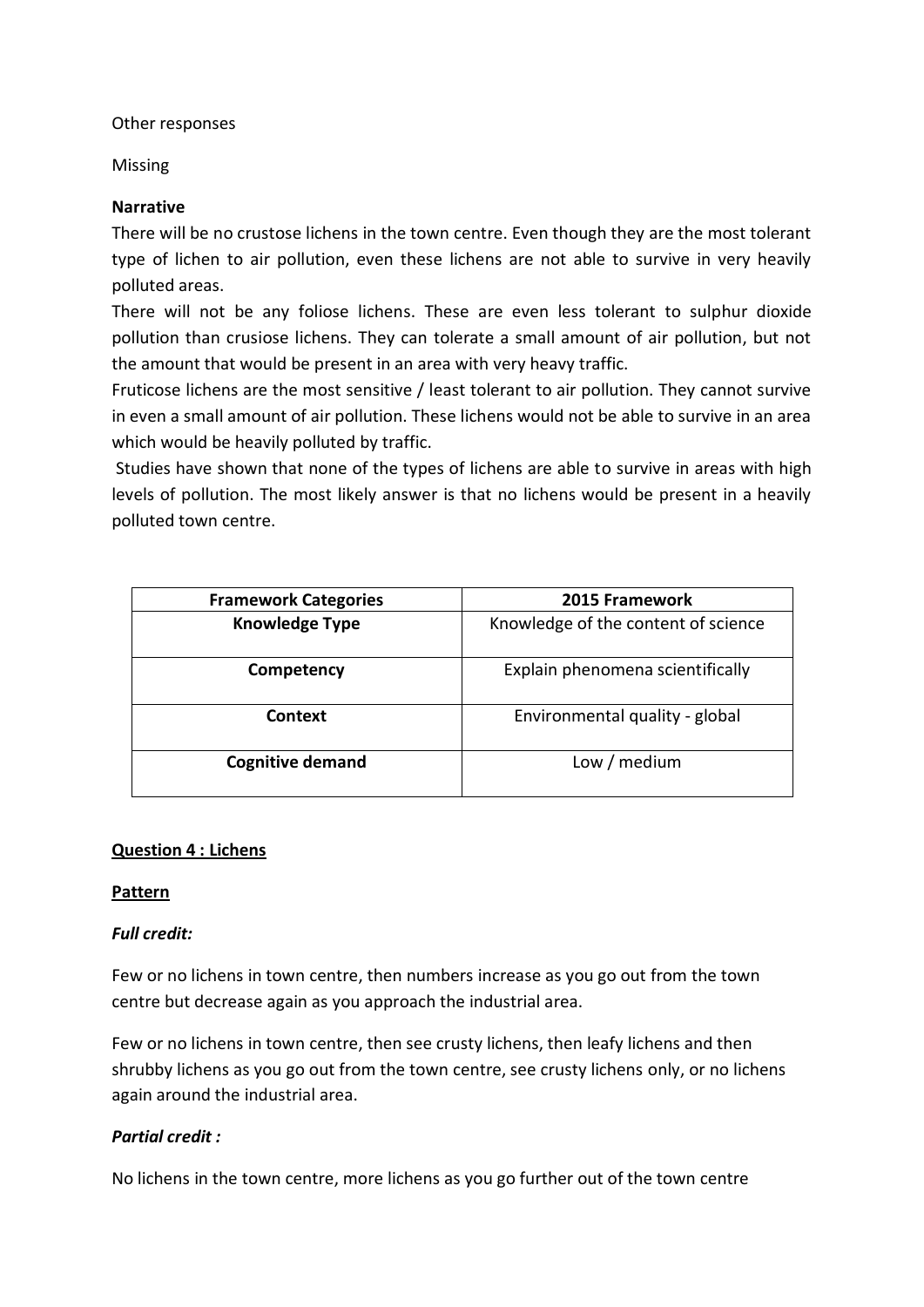Not very many lichens in the town centre or around the industrial area

Only crusty lichens in the town centre and around the industrial area

Shrubby lichens only found outside the town centre and away from the industrial area

#### *No credit:*

Other responses

Missing

#### **Explanation**

#### *Full credit :*

Levels of Sulphur dioxide are higher in the town and decrease as you go further outside the town. Levels increase again around the industrial area.

Sulphur dioxide levels decrease as you get further out of town but increase again near to the industrial area.

There are lots of cars in the city centre which are giving out sulphur dioxide. There are less cars as you go further out of town. The factories in the industrial area give out sulphur dioxide.

## *Partial credit :*

There are lots of cars in the city centre.

The industrial area gives out pollution.

*No credit :*

Other responses

Missing

#### **Narrative**

The levels of pollution are likely to be high in the town centre where there is lots of traffic. This is because the combustion of fuel in the engines of vehicles releases sulphur dioxide into the air. This will mean that few or no lichens will be able to survive and grow in the town centre, so only small numbers may be observed and recorded. As you move out from the town centre the traffic should get less and so the levels of pollution will decrease. As a result the students should see the numbers of lichens increasing the further they go from the town centre. This pattern will start with numbers of the least sensitive crustose type increasing, followed by foliose and then fruticose lichens. The question says that there is an industrial area on the outskirts of town however, so the students will expect the numbers of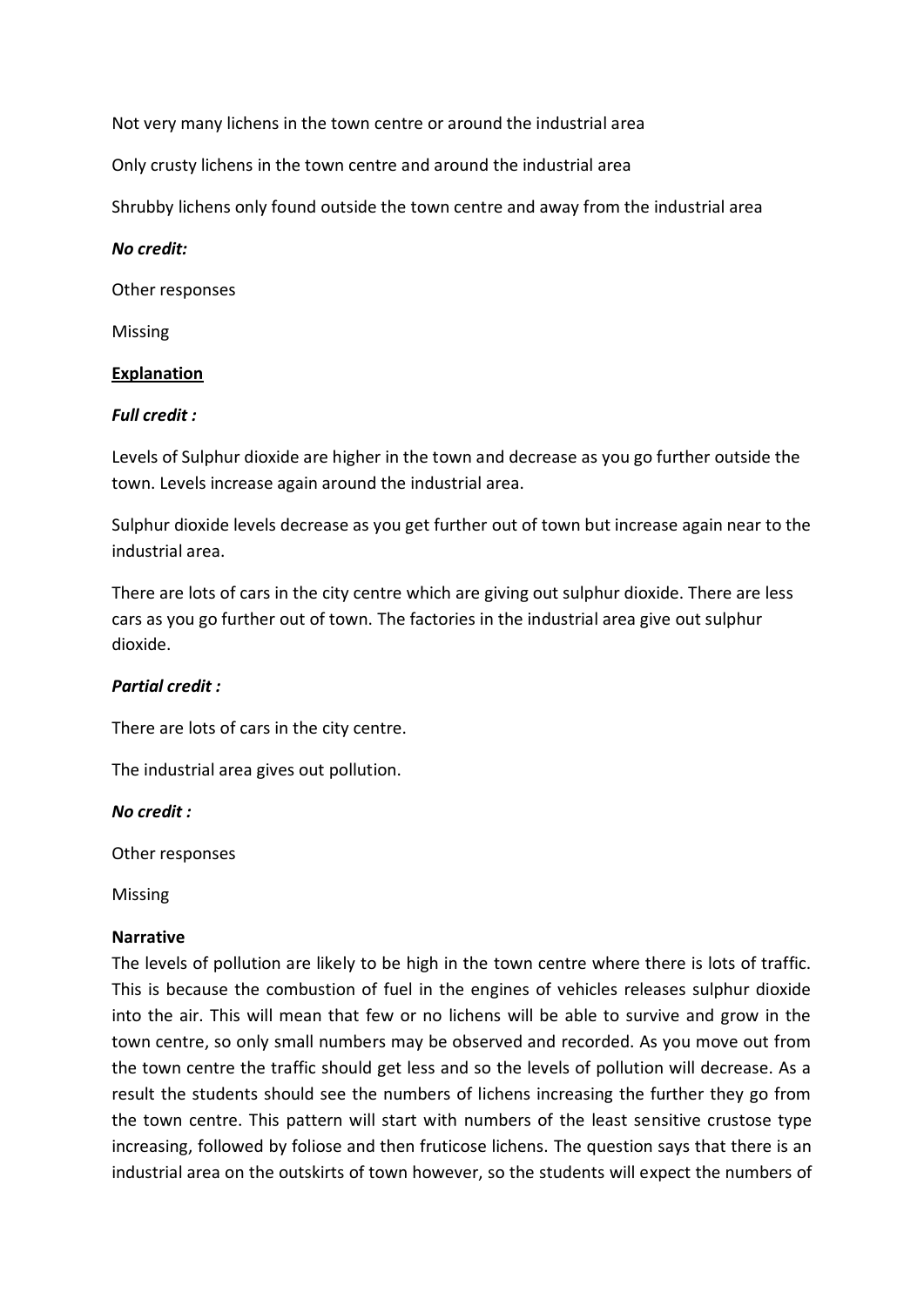lichens to start to decrease as they approach the industrial area, due to the pollution from the factories and the increased traffic. The fruticose lichens will disappear first followed by the foliose and then crutose lichens. There may be very few or no lichens present very close to the industrial area depending on how high the pollution levels are. The numbers of lichens will increase again as the students get further away from the industrial area, as the pollution levels will decrease.

| <b>Framework Categories</b> | <b>2015 Framework</b>               |
|-----------------------------|-------------------------------------|
| <b>Knowledge Type</b>       | Knowledge of the content of science |
| Competency                  | Explain phenomena scientifically    |
| <b>Context</b>              | Environmental quality - global      |
| <b>Cognitive demand</b>     | High                                |

#### **Question 5 : Lichens**

#### *Full credit :*

Two different explanations from :

Cars have been designed to give out less pollution

Industrial areas and businesses have moved further out of towns

Public transport systems in the towns and cities have improved

Fossil fuels are being used less for energy production

Alternative energy sources e.g solar, wind power, are being used for energy production

Technology means that factories emit less pollution

Manufacturing industry that creates pollution has declined in the UK

#### *Partial credit :*

One explanation from the above list

*No credit :*

Other responses